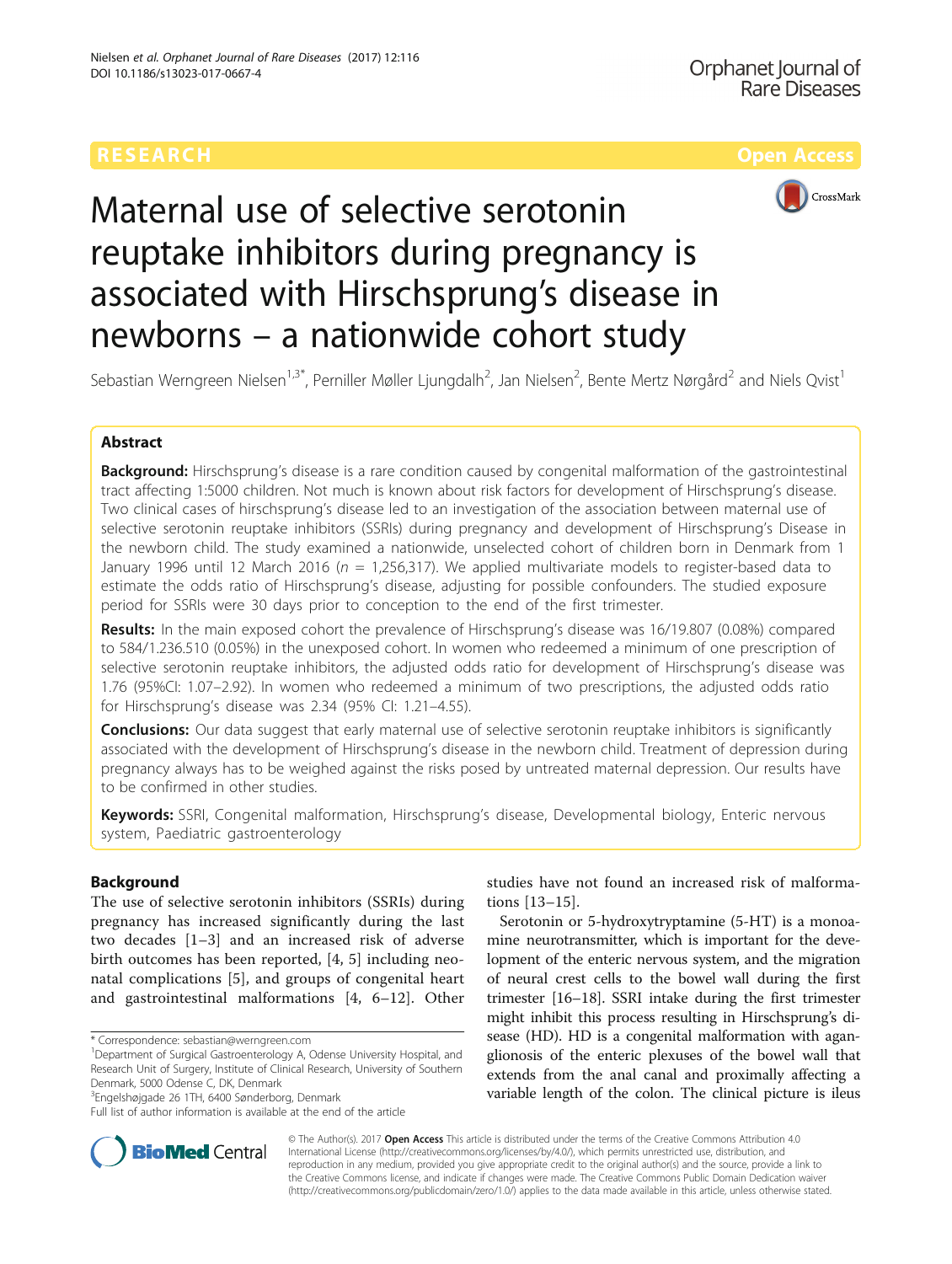with megacolon or intractable constipation, which necessitates surgery in infancy or childhood [\[19](#page-6-0)] resulting in severe consequences of impaired bowel function with a mixture of constipation and in faecal incontinence in early life and later [\[20\]](#page-6-0).

During the last decade the incidence of HD has doubled [\[21](#page-6-0), [22](#page-6-0)] and since only a minority of HD cases have a known genetic aetiology, further investigation into non-genetic risk factors of HD is warranted [[23](#page-6-0)].

The aim of the present study was to investigate the association between maternal prescription of SSRI in the period of 1 month prior to conception to the end of first trimester of pregnancy and having a child with the diagnosis of HD. To examine this association we used nationwide Danish register data.

# Methods

# Setting

A population-based nationwide cohort study was conducted using data from Danish health registries. The uniform organization and unrestricted access to a tax-funded universal healthcare system for all Danish residents, allowed us to use a population-based study design. We used the Danish National Patient Registry (NPR) [\[24\]](#page-6-0), the Danish Medical Birth Registry (MBR) [[25](#page-6-0)], the Nationwide Prescription Database [[26](#page-6-0)], and the Central Personal Registration system [\[27\]](#page-6-0). All registries were linked using the civil registration number. All Danish residents are assigned a civil registration number at birth or when taking residence in Denmark, and this unique identifier was unambiguously used to link data on an individual level.

# Study population

The study population included all live born children identified by the Medical Birth Registry [\[25](#page-6-0)] with a valid civil registration in Denmark from 1 January 1996 until 12 March 2016. By using information on the gestational age and delivery date, the date of conception was assessed for all children in the study population.

# Data sources

Established in 1977, the NPR includes records of all discharges from Danish hospitals and since 1994 all outpatient visits. Information in the NPR includes patients' civil registration numbers and up to 20 discharge diagnoses based on the International Classification of Diseases (ICD-10 from 1994 onward) [\[24](#page-6-0), [28\]](#page-6-0). The MBR consists of information on all births in Denmark since 1973 including pregnancy-related information i.e. gestational age, birth outcomes, and information on the mother, maternal civil registration number, maternal age, smoking status and parity. In 1997 the coding of maternal smoking was expanded to include possible registration of maternal smoking cessation during pregnancy. As this change was done during the study period, we reduced the complexity of the variable maternal smoking to yes (including any smoking and smoking cessation during pregnancy), no (no smoking whatsoever) [\[25\]](#page-6-0).

The Danish Medicine Agency maintains a nationwide prescription database for all reimbursed drug prescriptions issued from Danish pharmacies. The database includes for each prescription, patients' civil registration number, medication dosage, package size, date of reimbursement and drug classification code, according to the anatomical therapeutic chemical (ATC) classification system [[29](#page-6-0)]. As only prescription drugs are registered in the Nationwide Prescription Database, over-the-counter-sale is not included. However, SSRI are only available by prescription in Denmark. The Central Personal Registration system consists of information on civil registration number, death and immigration.

# Exposed cohort, children born of women exposed to SSRI Main cohort

For the children in the study population, information was collected on maternal prescriptions of SSRI (ATC: N06AB03, N06AB04, N06AB05, N06AB06, N06AB08, N06AB10) from 30 days before conception to end of first trimester (end of 12th week of pregnancy). The main exposed cohort, thus, included children of women who had filled one or more prescriptions from 30 days before conception to end of first trimester.

# Sub-cohort I

Sub-cohort I was defined as all children in the main cohort where the mothers filled one single SSRI prescription from 30 days before conception to end of first trimester.

# Sub-cohort II

Sub-cohort II was defined as all children in the main cohort where the mothers filled two or more SSRI prescriptions from 30 days before conception to end of first trimester.

# Unexposed cohort, children born of women not exposed to SSRI

The unexposed cohort constituted all children included in the study population where mothers did not fill prescriptions of SSRI from 30 days before conception to end of first trimester.

# Outcome

Outcome information was obtained from the NPR and defined as any child with a diagnosis of HD (ICD-10: DQ431) from 1 January 1996 until 12 March 2016.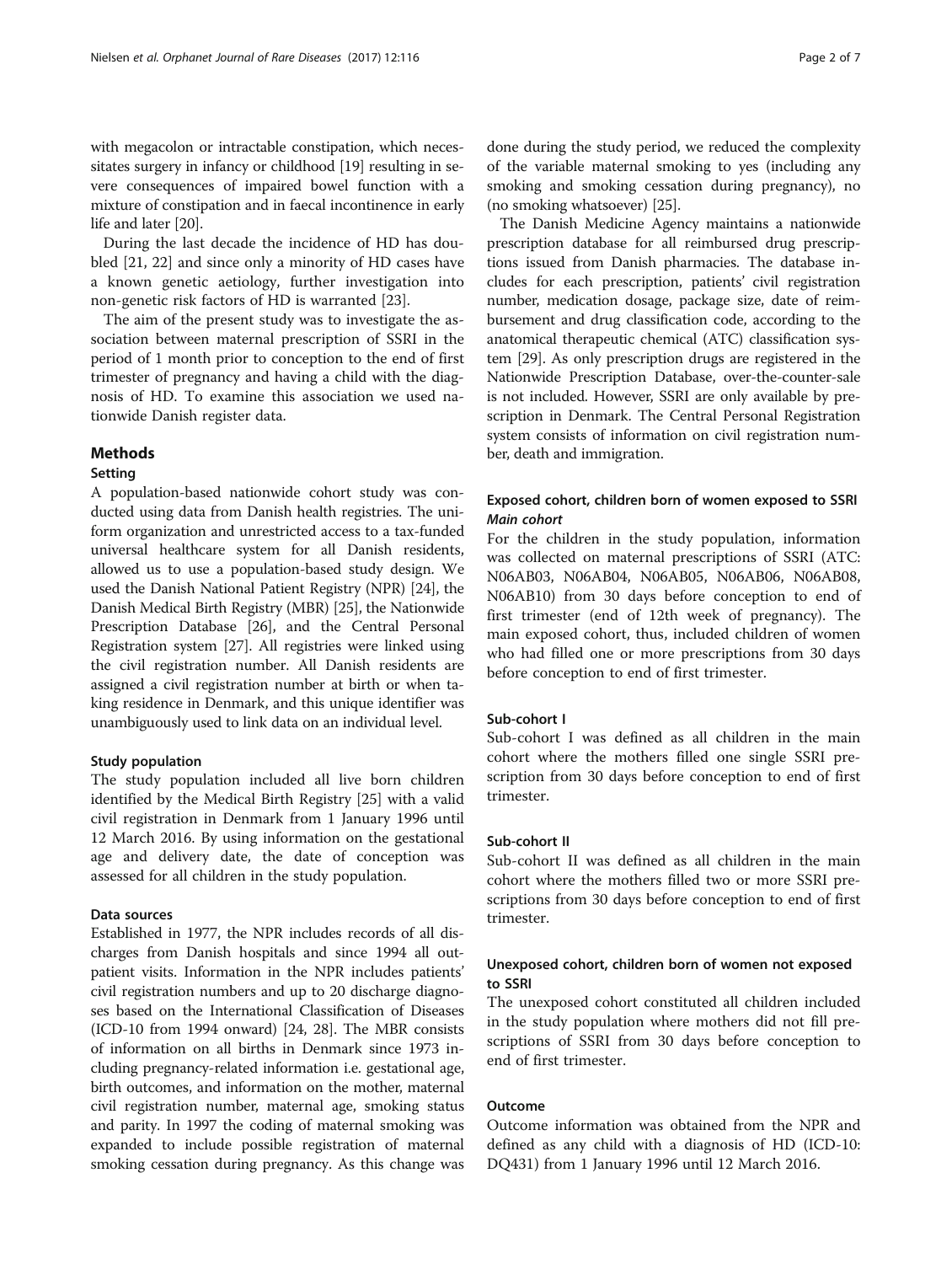#### Information on possible confounders

From the Maternal Birth Registry (MBR) [[25\]](#page-6-0), we obtained information on the age of the mother  $(\leq 19, 20 -$ 24, 25–29, 30–34  $\geq$  35 years) at the time of delivery, parity (one or more than one pregnancy), sex of the child, maternal smoking during pregnancy (yes/no), and calendar year of birth (1996–2001, 2002–2007, 2008–2011, 2012–2016).

# Statistical analysis

We constructed contingency tables for the main study variables according to the exposed and unexposed cohorts. We used logistic regression analyses to compute crude and adjusted odds ratio estimates (prevalence odds ratio with 95% confidence intervals [95% CI]) for HD following maternal use of SSRI relative to no maternal use of SSRI. These analyses were performed for the main cohort, sub-cohort I, and sub-cohort II, all relative to the unexposed cohort.

Adjustment was made for maternal age  $(≤19, 20−24,$ 25–29, 30–34  $\geq$  35 years), maternal smoking status (yes/ no), parity (one or more than one pregnancy), sex of the child, and calendar year of birth (1996–2001, 2002– 2007, 2008–2011, 2012–2016).

#### Sub-analysis

To exclude an underlying effect of other maternal disease that might be associated with malformations and use of SSRI we performed a sub-analysis. We excluded children from the exposed and unexposed cohort where the mothers had reimbursed prescriptions for any of the following medications: antiepileptic drugs (ATC: N03A), antidiabetic drugs (ATC: A10), antipsychotic drugs (ATC: N05A), anxiolytics (ATC: N05B), and tricyclic antidepressants (ATC:N06AA) 3 months prior to conception and until the end of 12th week of pregnancy. Again we used logistic regression analyses to compute crude and adjusted odds ratio estimates for HD following maternal use of SSRI, and included in the model were the same covariates as in the main analyses.

All calculations were performed using STATA Release 14.0 (StataCorp, College Station, TX, USA).

#### Results

A total of 1.256.317 children were included, and of these, 19.807 children were born by women who had filled one or more prescriptions of SSRIs 30 days before conception to the end of the first trimester. Sub-cohort I included 11.351 children born by women who had filled only one SSRI prescription within30 days before conception to the end of the first trimester, and sub-cohort II included 8.456 children born by women who had filled two or more SSRI prescriptions within 30 days before conception to the end of the first trimester. A total of 1.236.510 children were born by mothers who were not exposed to SSRI 30 days before conception to the end of the first trimester. The characteristics of the exposed and unexposed cohorts are shown in Table [1,](#page-3-0) and the basic characteristics were similar according to mother's age at delivery, sex of child and parity. Maternal smoking was more frequent in the main exposed cohort (28.6%) compared to the unexposed cohort (15.1%).

In the main exposed cohort we found that 16 out of 19.807 (0.08%) of the children had a diagnosis of HD, and among the unexposed cohort 584 out of 1.236.510 (0.05%) had HD, corresponding to an adjusted OR for HD of 1.76 (95% CI 1.07–2.92) (Table [2\)](#page-3-0). In sub-cohort I (only one redeemed prescription), 7 out of 11.351 (0.06%) had a diagnosis of HD (corresponding to an adjusted OR for HD of 1.33 (95% CI 0.63–2.83) (Table [2](#page-3-0)). In children in sub-cohort II (a minimum of two redeemed prescriptions), 9 out of 8.456 (0.11%) had a diagnosis of HD, and the adjusted OR for HD was 2.34 (95% CI 1.21–4.55) (Table [2](#page-3-0)).

In our sub-analysis we excluded women with prescriptions of antiepileptic, antidiabetic, antipsychotics, anxiolytic and tricyclic antidepressants, and a total of 16.395 children were born by women who had filled one or more prescription of SSRI 30 days before conception to the end of the first trimester. A total of 1.207.989 children were born to women not exposed to SSRI. The basic characteristics were similar between the exposed and unexposed (Additional file [1](#page-5-0)). A total of 13 children were born with HD out of 16.395 (0.08%), corresponding to an adjusted OR for HD of 1.76 (95% CI 1.01–3.07) (Table [3\)](#page-4-0). In sub-cohort I, a total of 6 children had HD out of 9.663 (0.06%) corresponding to an adjusted OR for HD of 1.38 (95% CI 0.61–3.09). In sub-cohort II, a total of 7 children had HD out of 6.732 (0.10%), corresponding to an OR for HD of 2.32 (95% CI 1.10–4.91) (Table [3\)](#page-4-0).

### **Discussion**

The results of our study demonstrated a significantly increased risk of HD after maternal exposure to SSRI. The analyses indicated that only one redeemed prescription for SSRI was associated to a 1.3 fold increased risk of HD, and a minimum of two redeemed prescriptions was associated to a 2.3 increased risk, indicating a dose-response relationship between SSRI and development of HD.

A review of the literature did not yield any previous studies that demonstrated an association between maternal use of SSRIs and HD. The majority of populationbased studies examined different groups of congenital malformations [\[4](#page-5-0), [6](#page-5-0)–[10\]](#page-6-0) and none have had specific focus on the association between HD and SSRIs. The aetiology of various congenital malformations differ, and the clustering of gastrointestinal malformations in one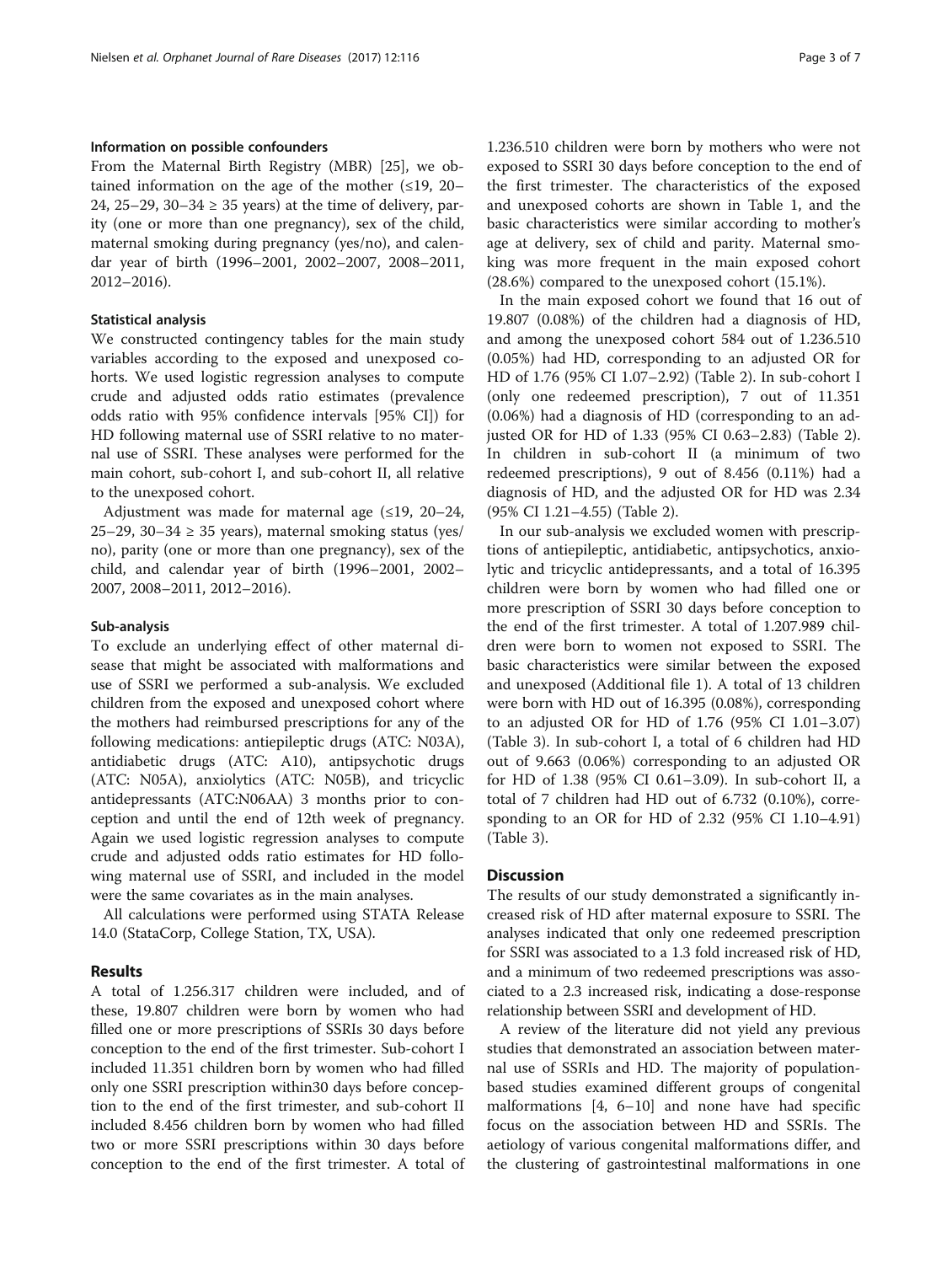<span id="page-3-0"></span>Table 1 Characteristics of the exposed and unexposed cohorts. The exposed cohort was divided according to number of redeemed prescriptions of selective serotonin-reuptake inhibitors (SSRI's): minimum of one prescription, limited to one prescription, and minimum two prescriptions. Total number of children,  $n = 1.256.317$ 

|                         | SSRI prescriptions redeemed a<br>minimum of one time ( $n = 19,807$ ) | SSRI prescriptions redeemed<br>one time only ( $n = 11.351$ ) | SSRI prescriptions redeemed<br>minimum two times ( $n = 8.456$ ) | No prescriptions of<br>SSRIs ( $n = 1.236.510$ ) |
|-------------------------|-----------------------------------------------------------------------|---------------------------------------------------------------|------------------------------------------------------------------|--------------------------------------------------|
| Maternal age            |                                                                       |                                                               |                                                                  |                                                  |
| $\leq 19$               | 308 (1.6%)                                                            | 184 (1.6%)                                                    | 124 (1.5%)                                                       | 18.039 (1.5%)                                    |
| $20 - 24$               | 2.645 (13.4%)                                                         | 1.530 (13.5%)                                                 | 1.115 (13.2%)                                                    | 145.031 (11.7%)                                  |
| $25 - 29$               | 5.764 (29.1%)                                                         | 3.234 (28.5%)                                                 | 2.530 (29.9%)                                                    | 415.536 (33.6%)                                  |
| $30 - 34$               | 6.678 (33.7%)                                                         | 3.779 (33.3%)                                                 | 2.899 (34.3%)                                                    | 437.740 (35.4%)                                  |
| $\geq$ 35               | 4.412 (22.3%)                                                         | 2.624 (23.1%)                                                 | 1.788 (21.1%)                                                    | 220.164 (17.8%)                                  |
| Maternal smoking status |                                                                       |                                                               |                                                                  |                                                  |
| <b>No</b>               | 13.384 (67.6%)                                                        | 7.838 (69.1%)                                                 | 5.546 (65.6%)                                                    | 946.853 (76.6%)                                  |
| Yes                     | 5.656 (28.6%)                                                         | 3.095 (27.3%)                                                 | 2.561 (30.3%)                                                    | 186.807 (15.1%)                                  |
| Missing                 | 767 (3.9%)                                                            | 418 (3.7%)                                                    | 349 (4.1%)                                                       | 102.850 (8.3%)                                   |
| Sex of child            |                                                                       |                                                               |                                                                  |                                                  |
| Male                    | 10.249 (51.7%)                                                        | 5.862 (51.6%)                                                 | 4.387 (51.9%)                                                    | 601.949 (48.7%)                                  |
| Female                  | 9.558 (48.3%)                                                         | 5.489 (48.4%)                                                 | 4.069 (48.1%)                                                    | 634.561 (51.3%)                                  |
| Parity                  |                                                                       |                                                               |                                                                  |                                                  |
|                         | 8.792 (44.4%)                                                         | 4.912 (43.3%)                                                 | 3.880 (45.9%)                                                    | 545.646 (44.1%)                                  |
| >1                      | 11.015 (55.6%)                                                        | 6.439 (56.7%)                                                 | 4.576 (54.1%)                                                    | 690.864 (55.9%)                                  |
| Birth year              |                                                                       |                                                               |                                                                  |                                                  |
| 1996-2001               | 1.972 (10.0%)                                                         | 1.033 (9.1%)                                                  | 939 (11.1%)                                                      | 387.716 (31.4%)                                  |
| 2002-2007               | 6.077 (30.7%)                                                         | 2.976 (26.2%)                                                 | 3.101 (36.7%)                                                    | 376.939 (30.5%)                                  |
| 2008-2011               | 6.787 (34.3%)                                                         | 3.952 (34.8%)                                                 | 2.835(33.5%)                                                     | 240.952 (19.5%)                                  |
| 2012-2016               | 4.971 (25.1%)                                                         | 3.390 (29.9%)                                                 | 1.581 (18.7%)                                                    | 230.903 (18.7%)                                  |

group for analyses may render previous studies unable to show a specific association between SSRIs and HD. HD is a rare disease (1:5000 live births) and most of the previous studies may lack the statistical power to find significant associations between maternal use of SSRI and specific malformations [\[4](#page-5-0), [6](#page-5-0), [8](#page-5-0), [13](#page-6-0), [14](#page-6-0)].

The strengths of the present study were that it was based on nationwide registers and included information on all children in Denmark during the study period. We had no loss to follow up which prevents selection bias. The information on maternal drug exposure was based on prescriptions and not on patient recall therefore

Table 2 Odds ratio (OR) estimates for Hirschsprung's Disease from logistic regression models, crude and adjusted OR with 95% confidence interval (CI) for occurrence of Hirschsprung's Disease based on all live births in the period of 1 january 1996 until 12 March 2016

|                                                  | SSRI prescriptions redeemed a minimum<br>of one time  | No prescriptions<br>for SSRIs | Crude OR<br>$(95\%CI)$ | Adjusted OR <sup>a</sup><br>(95%Cl)    |
|--------------------------------------------------|-------------------------------------------------------|-------------------------------|------------------------|----------------------------------------|
|                                                  |                                                       |                               |                        |                                        |
| Child born with Hirschsprung's<br><b>Disease</b> | 16/19.807 (0.08%)                                     | 584/1.236.510 (0.05%)         | $1.71(1.04 - 2.81)$    | 1.76 (1.07-2.92)                       |
|                                                  | SSRI prescriptions redeemed one time only             | No prescriptions<br>for SSRIs | Crude OR<br>$(95\%CI)$ | Adjusted OR <sup>a</sup><br>(95%Cl)    |
| Child born with Hirschsprung's<br><b>Disease</b> | 7/11.351 (0.06%)                                      | 584/1.236.510 (0.05%)         | $1.31(0.62 - 2.75)$    | $1.33(0.63 - 2.83)$                    |
|                                                  | SSRI prescriptions redeemed a minimum<br>of two times | No prescriptions<br>for SSRIs | Crude OR<br>$(95\%CI)$ | Adjusted OR <sup>a</sup><br>$(95\%CI)$ |
| Child born with Hirschsprung's<br><b>Disease</b> | 9/8.456 (0.11%)                                       | 584/1.236.510 (0.05%)         | $2.25(1.17 - 4.36)$    | $2.34(1.21 - 4.55)$                    |

a Adjusted for maternal age (≤19, 20–24, 25–29, 30–34, ≥35), maternal smoking (yes/no), sex, of child (male/female), parity (1/<1), calendar year of birth (1996–2001, 2002–2007, 2008–2011, 2012–2016)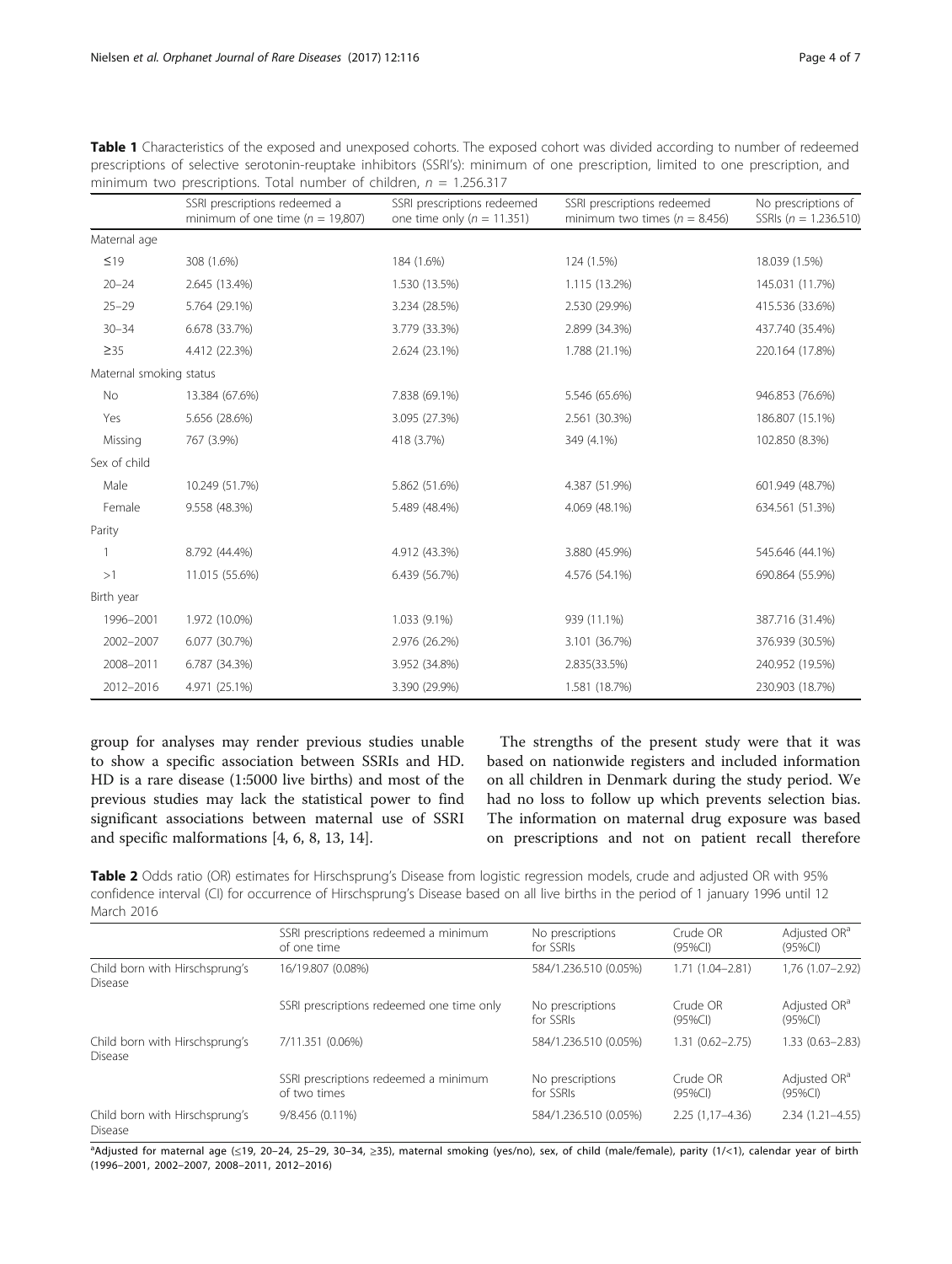<span id="page-4-0"></span>

| Table 3 Odds ratio (OR) estimates for Hirschsprung's Disease from logistic regression models, crude and adjusted OR with 95%        |
|-------------------------------------------------------------------------------------------------------------------------------------|
| confidence interval (CI) for occurrence of Hirschsprung's Disease based on all live births in the period of 1 january 1996 until 12 |
| March 2016. All women with prescriptions 3 months prior to time of conception of antiepileptic, antidiabetic, antipsychotics,       |
| anxiolytic and tricyclic antidepressants are excluded from the population                                                           |

|                                                  | SSRI prescriptions redeemed a minimum<br>of one time  | No prescriptions<br>for SSRIs | Crude OR<br>$(95\%CI)$ | Adjusted OR <sup>a</sup><br>$(95\%CI)$ |
|--------------------------------------------------|-------------------------------------------------------|-------------------------------|------------------------|----------------------------------------|
| Child born with Hirschsprung's<br><b>Disease</b> | 13/16.395 (0.08%)                                     | 561/1.207.989 (0.05%)         | 1.71 (0.99-2.96)       | $1.76(1.01 - 3.07)$                    |
|                                                  | SSRI prescriptions redeemed one time only             | No prescriptions<br>for SSRIs | Crude OR<br>$(95\%CI)$ | Adjusted OR <sup>a</sup><br>(95%Cl)    |
| Child born with Hirschsprung's<br><b>Disease</b> | $6/9.663$ $(0.06\%)$                                  | 561/1.207.989 (0.05%)         | $1.34(0.60 - 3.00)$    | $1.38(0.61 - 3.09)$                    |
|                                                  | SSRI prescriptions redeemed a minimum<br>of two times | No prescriptions<br>for SSRIs | Crude OR<br>(95%Cl)    | Adjusted OR <sup>a</sup><br>(95%Cl)    |
| Child born with Hirschsprung's<br><b>Disease</b> | 7/6.732 (0.10%)                                       | 561/1.207.989 (0.05%)         | 2.24 (1.06-4.72)       | 2.32 (1.10-4.90)                       |

a Adjusted for maternal age (≤19, 20–24, 25–29, 30–34, ≥35), maternal smoking (yes/no), sex, of child (male/female), parity (1/<1), calendar year of birth (1996–2001, 2002–2007, 2008–2011, 2012–2016)

eliminating recall bias. Information on the outcome (HD) was collected independently of the exposure status and thereby preventing information bias. In Denmark, HD is treated in one of two national centres and internal review of the HD diagnosis from one of these centres (Odense University Hospital), verified that all HD diagnoses from the NPR was given on the basis of histopathological examination of rectal biopsies or surgical specimens (unpublished data). The validity of the diagnosis of HD is therefore considered high. In our study we had access to a complete nationwide prescription database, ensuring that all mothers could be classified according to the possible prescriptions for SSRIs during the pre-conception period and during early pregnancy. The data in the prescription database are of high quality as previously documented [[30\]](#page-6-0). Furthermore it is strength that we, in sub-analyses, were able to eliminate a possible confounding impact of other maternal underlying diseases that at least in the theory could be associated to congenital malformations. In sub-analyses, we thus excluded women using medications for epilepsy, diabetes, and those who used antipsychotics, anxiolytics and tricyclics antidepressants; and we found that our results were robust as the results from the sub-analyses were similar to our main analyses. With regard to possible confounders, we were able to take into consideration several possible confounders, but the impact of these was limited as the crude and adjusted risk estimates were similar. Overall, the external validity of our study is considered good and applicable to other populations.

Possible limitations of this study were lack of information on drug compliance. We used prescription data as a proxy for drug intake. Previous studies in pregnant women indicated a high rate of compliance in the use of antidiabetic, antibiotic and thyroid medication [[31](#page-6-0)–[33](#page-6-0)].

Patient compliance of antidepressant treatment in Denmark has previously been estimated to 80% [\[34](#page-6-0)] and similar findings were found in a Swedish study based on patient interviews (83%) [\[35](#page-6-0)]. Any potential misclassification of exposure due to patient non-compliance would, however, tend to underestimate our risk estimates. A high degree of non-compliance could therefore mask a true association. In addition, we did not have enough data to look into the impact of specific types of SSRI. The few number of children born with HD among exposed women did not allow us to give results according to specific types of SSRIs. In a cohort study like this, it may be difficult to isolate the effects of drug treatment, and in case of a statistical significant association (as in our study), it is necessary to consider whether the result is influenced by residual or unmeasured confounding. We had no opportunity to adjust our analyses for severity of underlying depression, and it is unknown whether maternal depression may predispose to HD. An association between major congenital malformation and depression has not been documented [[36](#page-6-0)–[38](#page-6-0)] and HDassociated genes do not match genes associated with depression [[39](#page-6-0), [40](#page-6-0)]. Development of the enteric nervous system is dependent on epigenetic stability [[41\]](#page-6-0) and maternal depression is associated with epigenetic changes within the DNA of the offspring, including a gene encoding a trans membrane serotonin transporter that regulates the intrasynaptic reuptake of serotonin. This would lead to less intrasynaptic 5-HT, the exact opposite effect of an SSRI, which increases intrasynaptic 5-HT [[42\]](#page-6-0). Other studies did not find epigenetic changes related to maternal depression [\[43](#page-6-0)].

HD phenotypes can arise from different genotypes [[44\]](#page-6-0) and the genes associated with the most common type of HD (short-segmented HD) are likely to have possible environmental interactions [\[39, 45\]](#page-6-0). While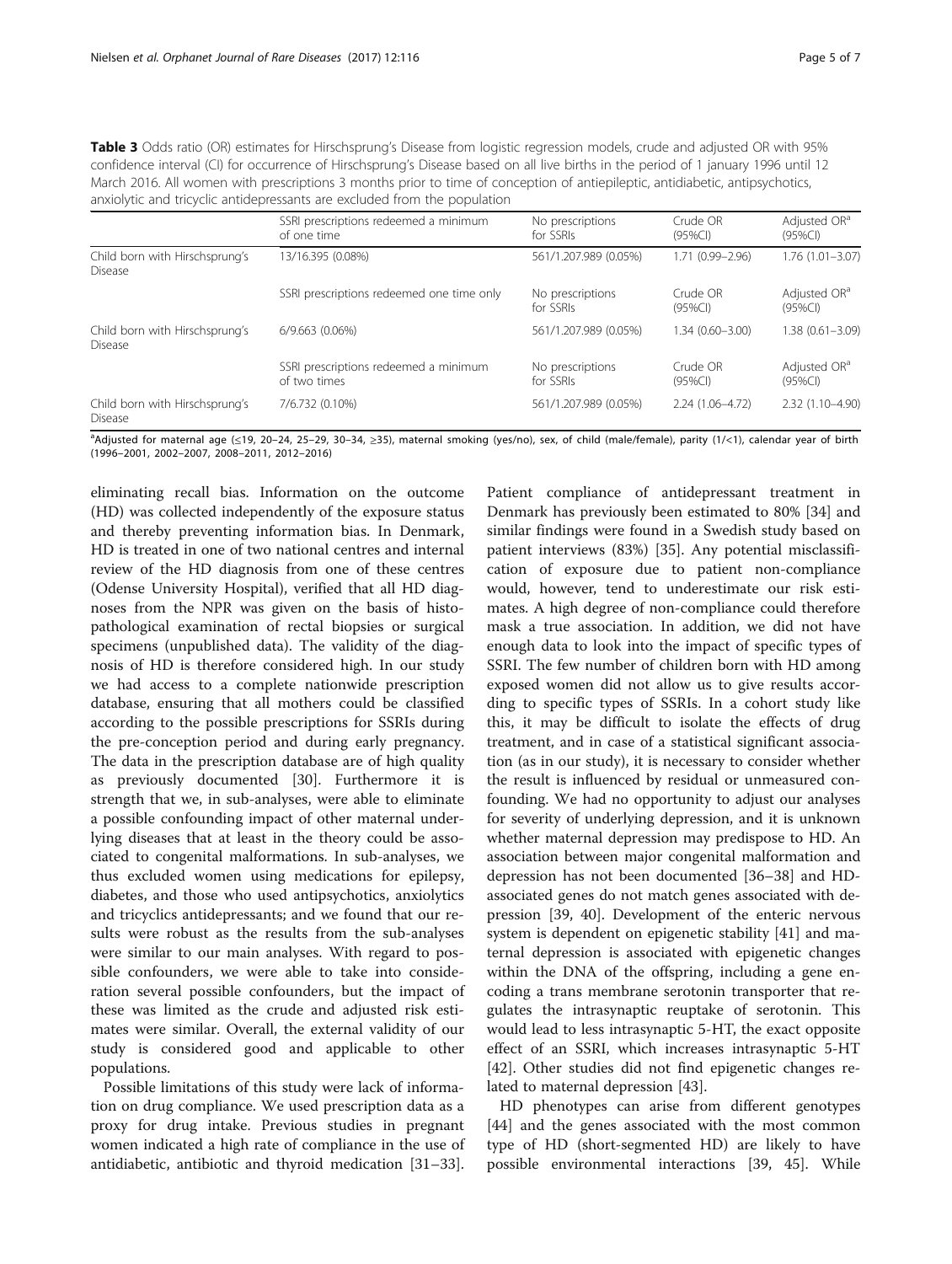<span id="page-5-0"></span>discussing confounding by indication in relation to depression and HD it is therefore important to note that depression during pregnancy may be associated with poor nutrition, obesity, smoking, alcohol, and drug abuse [[37, 38](#page-6-0)]. These risk factors can influence the development of the enteric nervous system (causing HD, but the relation between environmental risk factors and HD is not well documented [[21, 46\]](#page-6-0). Maternal smoking has been linked to an increase in gastrointestinal malformations [\[47](#page-6-0)], but no association between smoking and HD has been found [[48\]](#page-6-0). One study has reported that vitamin A deficiency (as a proxy for poor nutrition) can impair development of the enteric nervous system and cause a HD-like condition in mice [[49](#page-6-0)]. This is interesting since folic acid supplement compliance during pregnancy is poor especially in young, smoking women with low levels of education [\[50](#page-6-0)]. No information on nutritional habits including supplement of vitamins were included in the present study. Maternal obesity may increase the risk of HD [\[48\]](#page-6-0), but it was not possible to include this information in this study.

# Conclusions

Our data suggest that use of SSRIs in the period of 30 days before conception to end of the first trimester is associated to an increased risk of HD. We cannot rule out that our results might be influenced by unknown confounders, and we do not know whether the increased risk of HD might be associated to specific types of SSRIs. Our results need to be confirmed in other settings, and in the future we need data on a possible impact of specific types of SSRIs. Treatment of depression during pregnancy always has to be weighed against the risks posed by untreated maternal depression during pregnancy, but restrain should be shown in fertile women, who do not use effective contraceptive measures or are planning to become pregnant.

# Additional file

[Additional file 1: Table S1.](dx.doi.org/10.1186/s13023-017-0667-4) Characteristics of the exposed and unexposed cohorts. All women with prescriptions of antiepileptic, antidiabetic, antipsychotics, anxiolytic and tricyclics antidepressants are excluded from the population. Total number of children = 1,224,384. (DOCX 12 kb)

#### Acknowledgements

The first author would like to thank Ryan J. Christensen for encouraging to pursue the initial research, which led to the present study.

#### Funding

The study was supported by the Program for Clinical Research Infrastructure (PROCRIN) established by the Lundbeck Foundation and the Novo Nordisk Foundation.

#### Availability of data and materials

The datasets generated and analysed during the current study are not publicly available due to Danish data protection law. Datasets can be made available from the corresponding author on reasonable request and under condition of prerequisite approval of the Danish Health authorities.

#### Authors' contributions

NSW: conception, funding, design, interpretation of results, manuscript writing. NJ: data collection, data analyses, interpretation of results, manuscript editing. LPM: assistance with data analysis, interpretation of results, manuscript editing. NBM: funding, design, data collection, assistance with data analysis, interpretation of results. QN: conception, funding, interpretation of results, manuscript editing. All authors edited and approved the final version.

#### Competing interests

The authors declare that they have no competing interests.

#### Consent for publication

Not applicable.

#### Ethics approval and consent to participate

The study was approved by the Danish Data Protection Agency (j.nr. 15/ 43761). According to Danish law, no ethical approvals of register-based studies are necessary.

#### Publisher's Note

Springer Nature remains neutral with regard to jurisdictional claims in published maps and institutional affiliations.

#### Author details

<sup>1</sup>Department of Surgical Gastroenterology A, Odense University Hospital, and Research Unit of Surgery, Institute of Clinical Research, University of Southern Denmark, 5000 Odense C, DK, Denmark. <sup>2</sup>Center for Clinical Epidemiology, Odense University Hospital, and Research Unit of Clinical Epidemiology, University of Southern Denmark, 5000 Odense C, DK, Denmark. 3 Engelshøjgade 26 1TH, 6400 Sønderborg, Denmark.

#### Received: 2 March 2017 Accepted: 12 June 2017 Published online: 20 June 2017

#### References

- 1. Andrade SE, Raebel MA, Brown J, Lane K, Livingston J, Boudreau D, et al. Use of antidepressant medications during pregnancy: a multisite study. Am J Obstet Gynecol. 2008;198:194. e1-5
- 2. Jimenez-Solem E, Andersen JT, Petersen M, Broedbaek K, Andersen NL, Torp-Pedersen C, et al. Prevalence of antidepressant use during pregnancy in Denmark, a nation-wide cohort study. PLoS One. 2013;8:e63034.
- 3. Bakker MK, Kölling P, van den Berg PB, de Walle HEK, de Jong van den Berg LTW. Increase in use of selective serotonin reuptake inhibitors in pregnancy during the last decade, a population-based cohort study from the Netherlands. Br J Clin Pharmacol. 2008;65:600–6.
- 4. Colvin L, Slack-Smith L, Stanley FJ, Bower C. Dispensing patterns and pregnancy outcomes for women dispensed selective serotonin reuptake inhibitors in pregnancy. Birt Defects Res A Clin Mol Teratol. 2011;91:142–52.
- 5. Oberlander TF, Warburton W, Misri S, Aghajanian J, Hertzman C. Neonatal outcomes after prenatal exposure to selective serotonin reuptake inhibitor antidepressants and maternal depression using population-based linked health data. Arch Gen Psychiatry. 2006;63:898–906.
- 6. Knudsen TM, Hansen AV, Garne E, Andersen A-MN. Increased risk of severe congenital heart defects in offspring exposed to selective serotoninreuptake inhibitors in early pregnancy – an epidemiological study using validated EUROCAT data. BMC Pregnancy Childbirth. 2014;14 doi:[10.1186/](http://dx.doi.org/10.1186/1471-2393-14-333) [1471-2393-14-333](http://dx.doi.org/10.1186/1471-2393-14-333).
- 7. Wemakor A, Casson K, Garne E, Bakker M, Addor M-C, Arriola L, et al. Selective serotonin reuptake inhibitor antidepressant use in first trimester pregnancy and risk of specific congenital anomalies: a European registerbased study. Eur J Epidemiol. 2015;30:1187–98.
- 8. Malm H, Artama M, Gissler M, Ritvanen A. Selective serotonin reuptake inhibitors and risk for major congenital anomalies. Obstet Gynecol. 2011;118:111–20.